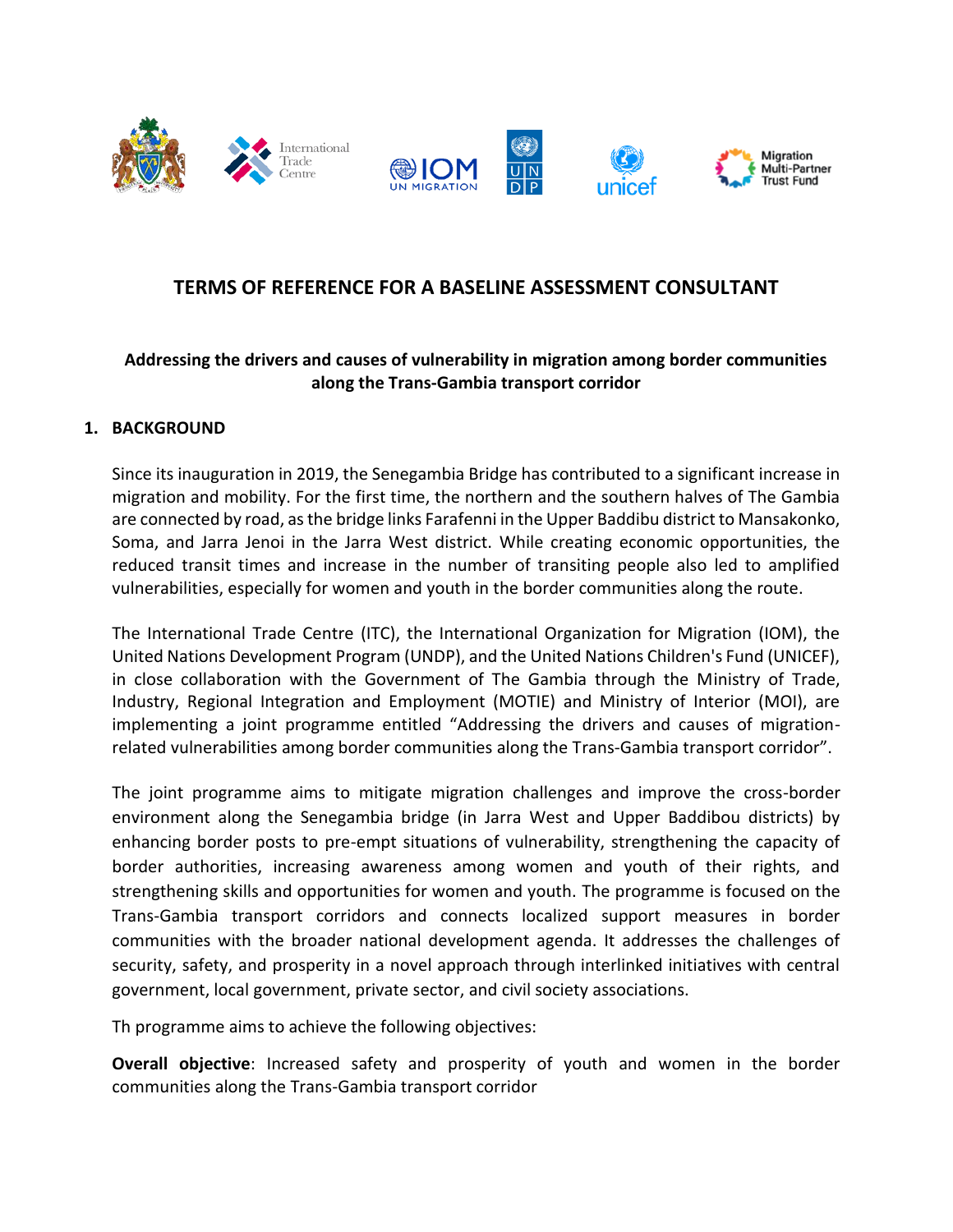

**Outcome 1**: Border authorities at key border posts of the Trans-Gambia transport corridor effectively facilitate safe and orderly migration for women and youth.

**Outcome 2**: Women and youth along the Trans-Gambia transport corridor claim their rights and utilize appropriate protection services and mechanisms.

**Outcome 3**: Women and youth along the Trans-Gambia transport corridor demonstrate effective life skills and access to livelihood opportunities.

The joint programme is funded through the Start-Up Fund for Safe, Orderly and Regular Migration (or Migration MPTF), which is funded by the Governments of Germany, the United Kingdom, Norway, Denmark, Portugal, Sweden, Mexico, France, the Philippines, Thailand, Cyprus, and Turkey.

#### **2. PURPOSE OF THE BASELINE ASSESSMENT**

To effectively measure the joint programme's impact and results, baseline data is required for the programme's key indicators. This baseline assessment constitutes the basis for measuring the project's performance over time.

### *Gather baseline data to form the basis for measuring project achievements and outcomes (at the project objectives and intermediate result levels) based on the project log frame, particularly in the following thematic areas:*

- a. The current impact of capacity building of border authorities and improved infrastructure at border posts
	- Percentage of targeted women, youth, and children in Gambian border communities along the Trans-Gambia transport corridor reporting an improvement in the conduct of duty bearers
	- Percentage of trained border management personnel demonstrating an improved capacity on cross-border trade, migration, and human rights.
	- Number of border crossing points with enhanced infrastructure and border equipment facilities to facilitate safe and orderly flows of travellers in project region
- b. Understanding of youth and women on cross border traders' rights, migrationrelated issues and the utility of appropriate protection services and mechanism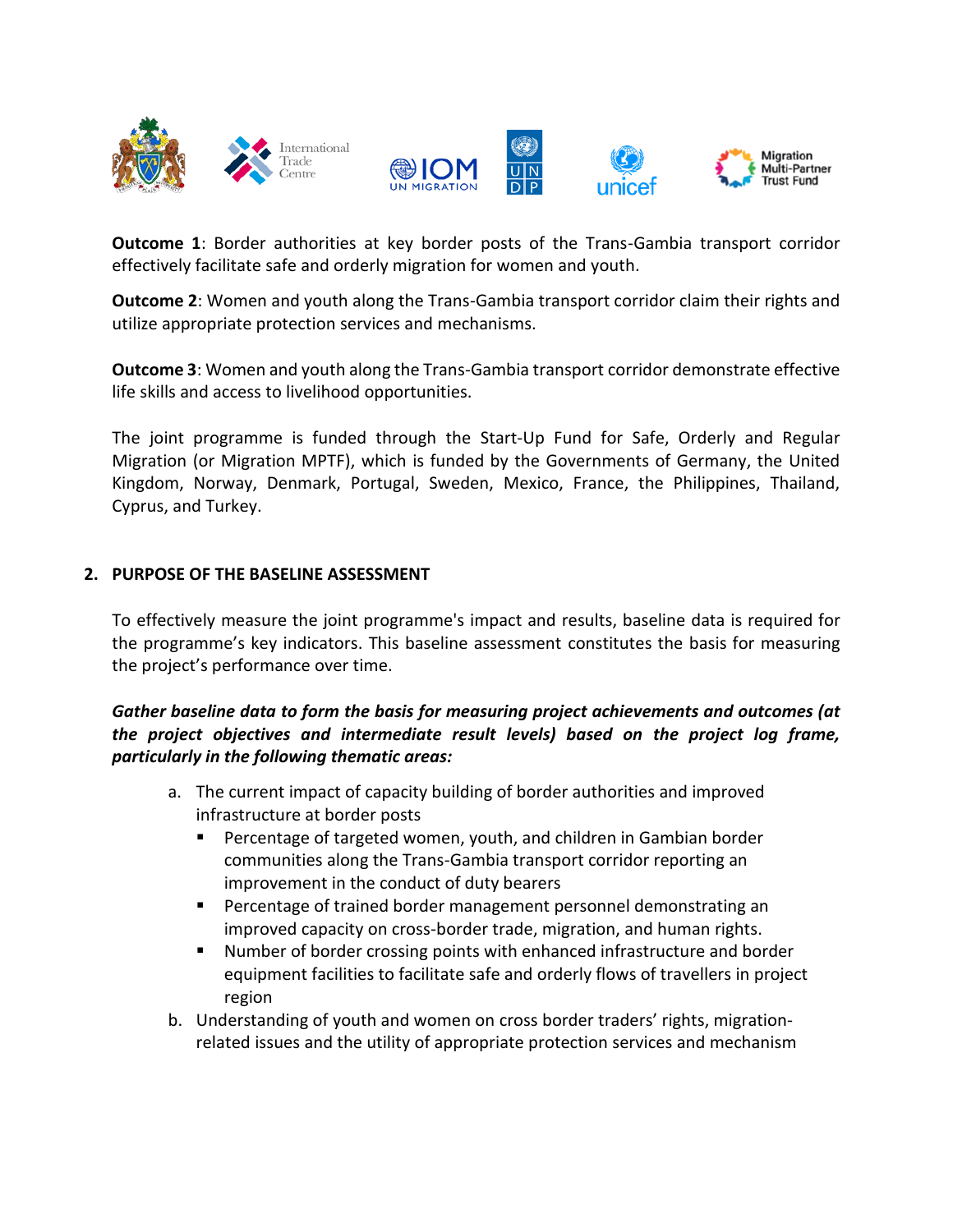





- Percentage of targeted women, youth and children in Gambian border communities along the Trans-Gambia transport corridor reporting readiness to utilise appropriate protection services and mechanisms
- Number of community members (disaggregated by gender, age, and district) with increased knowledge of rules, risks, and rights relating to the movement of people and goods

## **3. SCOPE OF WORK**

The consultant will work under the direct supervision of the ITC project coordinator and the overall guidance of the ITC project manager and ITC M&E officer to carry out the following tasks:

- In consultation with ITC, IOM, UNDP, and UNICEF, the consultant will be expected to design standardized tools and finalize a methodology for collecting quantitative and qualitative data for the baseline assessment.
- Translating the project's Logical Framework into appropriate data required
- Collect and analyze available secondary data related to project objectives and results (outputs and outcomes) indicators.
- Conduct primary data collection in targeted project locations in the two districts of Jarra West and Upper Badibou, including the towns of Jarra Jenoi, Pakalinding, Soma, and Mansakonko (Jarra West) and Farafenni and Bretto (Upper Badibou), and the border crossing points at Keur Ali and Miserra.
- Analyze and interpret the collected data and develop a comprehensive baseline report.
- Develop monitoring tools (e.g. follow-up surveys) to measure results and objectives adequately.
- Share key findings and insights with relevant staff and stakeholders through consultations and presentations.

### **4. DELIVERABLES**

In accordance with the timetable, the consultant will produce:

An inception report including an understanding of the TOR, the needed data collection tools, and the vision proposed for conducting the data collection and analysis. It should be submitted to the ITC project team for review and comments, after the desk review and before the data collection.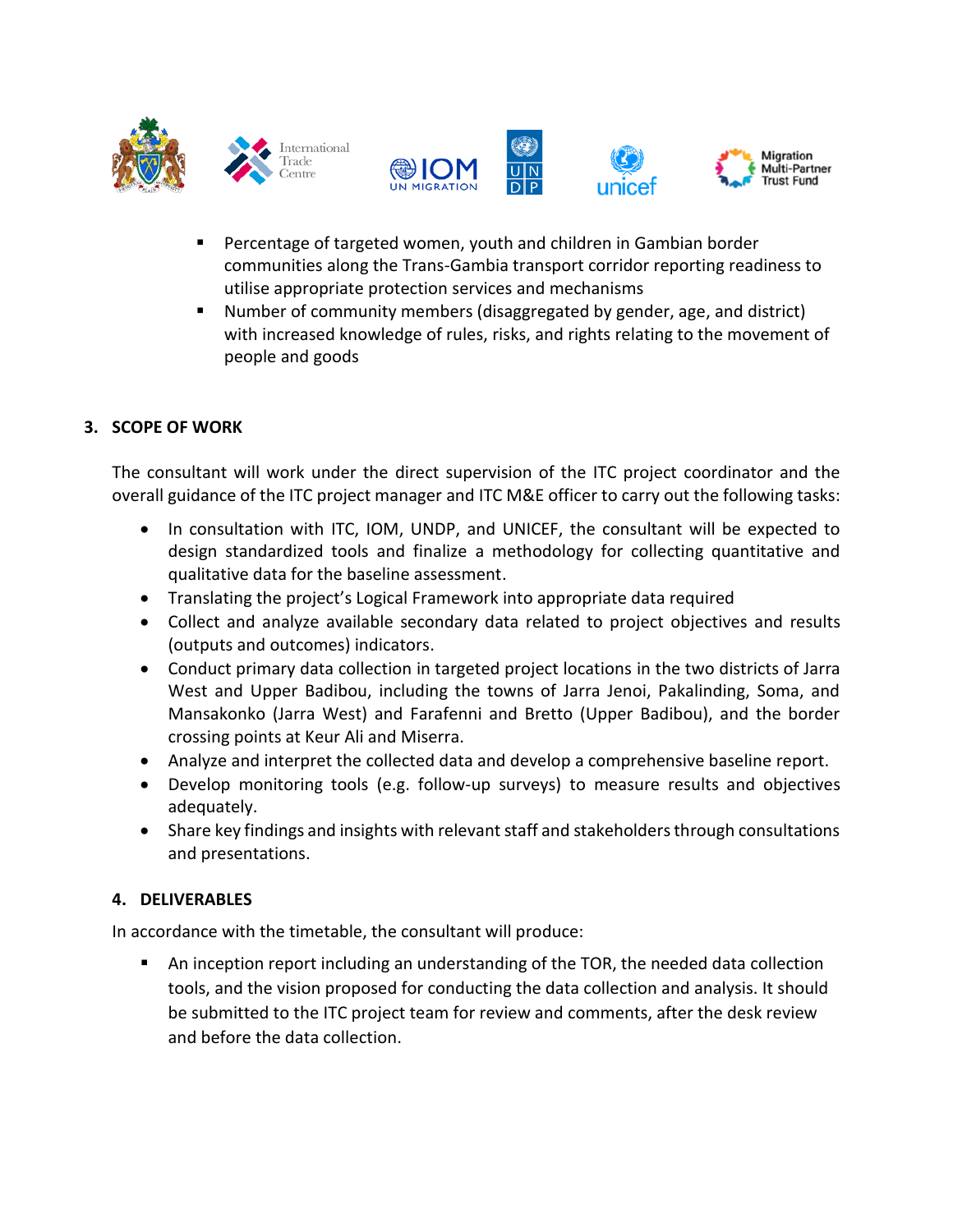







- A fieldwork implementation plan (to be submitted before fieldwork begins). This fieldwork plan should be presented to ITC, IOM, UNDP, and UNICEF for comments and revised as necessary before commencing fieldwork.
- A comprehensive draft baseline report including baseline data on all log frame indicators, as well as any relevant observations.
- A final baseline report incorporating feedback from ITC, IOM, UNDP, and UNICEF and key stakeholders from the Ministry of Trade, Industry, Regional Integration and Employment (MOTIE) and Ministry of Interior (MOI).
- A set of monitoring tools to be used by ITC, IOM, UNDP, and UNICEF to adequately measure results and track change vis-à-vis the baseline.

ITC will oversee the process and be responsible for accountability and guidance throughout all phases of execution and approval of all deliverables.

## **5. KEY DOCUMENTS OF REFERENCE**

- Project Document
- Project Results Framework (see Annex 1)

## **6. TIMEFRAME**

The consultant will be required to undertake the exercise within a period of 25 working days after the signing of the agreement. The timetable is as follows:

| Task                                                                                                                | Number of<br>working<br>days<br>needed | Start date     | End date       |
|---------------------------------------------------------------------------------------------------------------------|----------------------------------------|----------------|----------------|
| Participate in briefing meeting with the<br>project team and further consultation<br>with ITC, IOM, UNICEF and UNDP | 2                                      | April 25, 2022 | April 27, 2022 |
| Develop baseline assessment tools<br>appropriate for the project indicators                                         | $\mathcal{P}$                          | April 27, 2022 | April 29, 2022 |
| Develop inception report                                                                                            | 3                                      | April 29, 2022 | May 1 2022     |
| Develop a brief fieldwork<br>implementation plan                                                                    |                                        | May 2 2022     | May 3 2022     |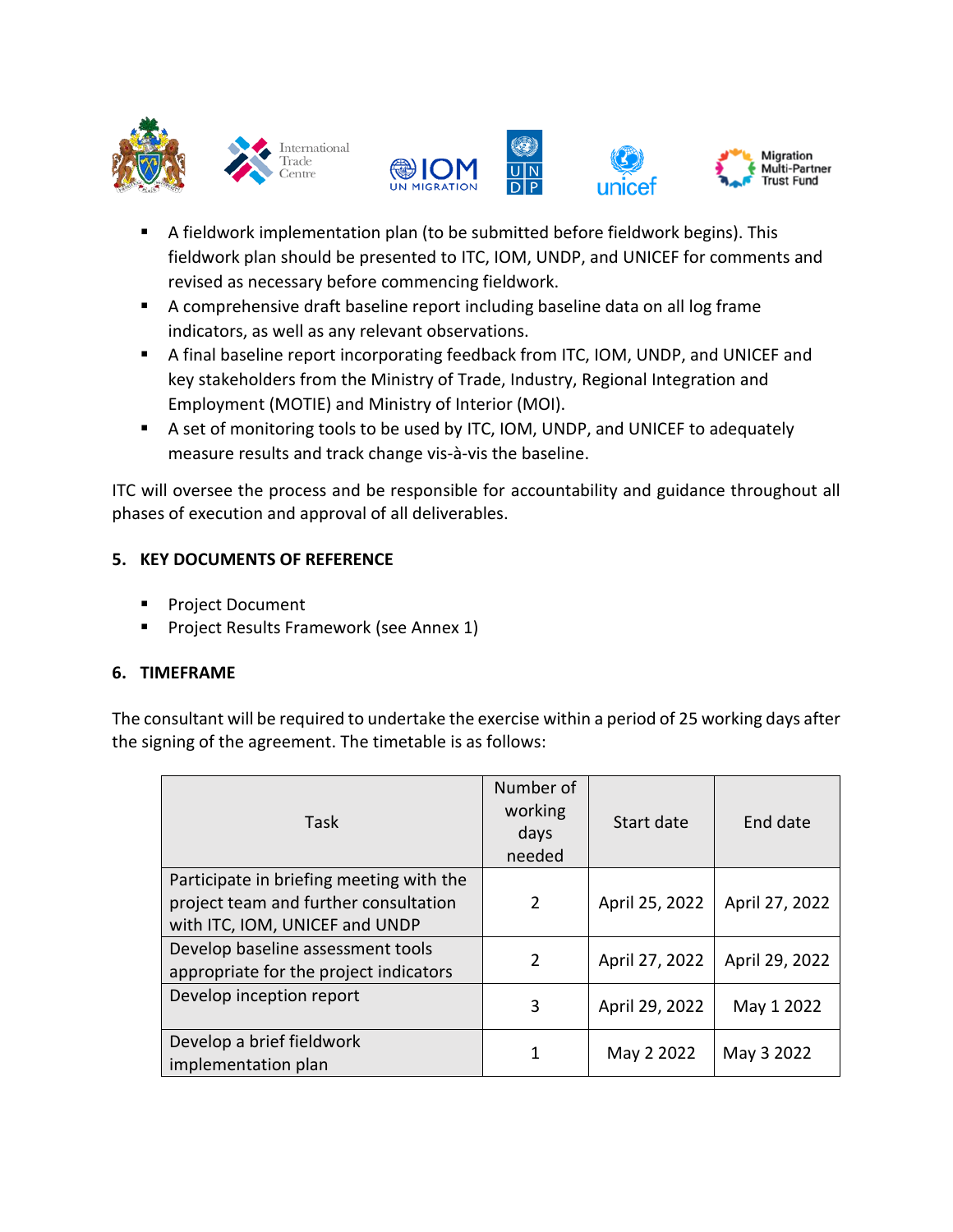

locations



| Draft baseline report submitted to ITC,<br>IOM, UNDP and UNICEF and<br>stakeholders including MOTIE and MOI<br>for comments | -5 | May 23 2022 | May 27 2022 |
|-----------------------------------------------------------------------------------------------------------------------------|----|-------------|-------------|
| Incorporate comments and submit a<br>final report to acceptable to ITC, IOM,<br>UNDP, and UNICEF                            | 2  | May 30 2021 | June 1 2022 |

## **7. MANAGEMENT AND SUPERVISION**

ITC in The Gambia will oversee the consultancy. The consultant will receive direct guidance from ITC's Monitoring and Evaluation Officer with support from the M&E Technical Group.

### **6. CONSULTANT'S QUALIFICATIONS AND REQUIREMENTS**

The consultant should be an expert in research, baseline assessment, monitoring & evaluation methodologies, knowledge of cross-border trade, and/or migration management practices. S/he should possess solid work experience in The Gambia and/or have worked for regional/international organizations, preferably on the topics of cross-border trade and/or migration management. Preference will be given to individuals or firms with proven relevant experience in undertaking a task of similar magnitude and shall have the following qualifications and experience:

### **Education**

- Master's degree or equivalent in Statistics, Social Sciences, Development Studies, International Affairs, Economics or a related field, with three years of relevant professional experience; or
- University degree in the above, with five years of relevant professional experience.

### **Experience**

- Strong experience in carrying out baseline surveys, evaluations, or related assessments for technical assistance projects
- Experience in monitoring and/or evaluating of capacity building initiatives
- Excellent grasp of migration dynamics in The Gambia.